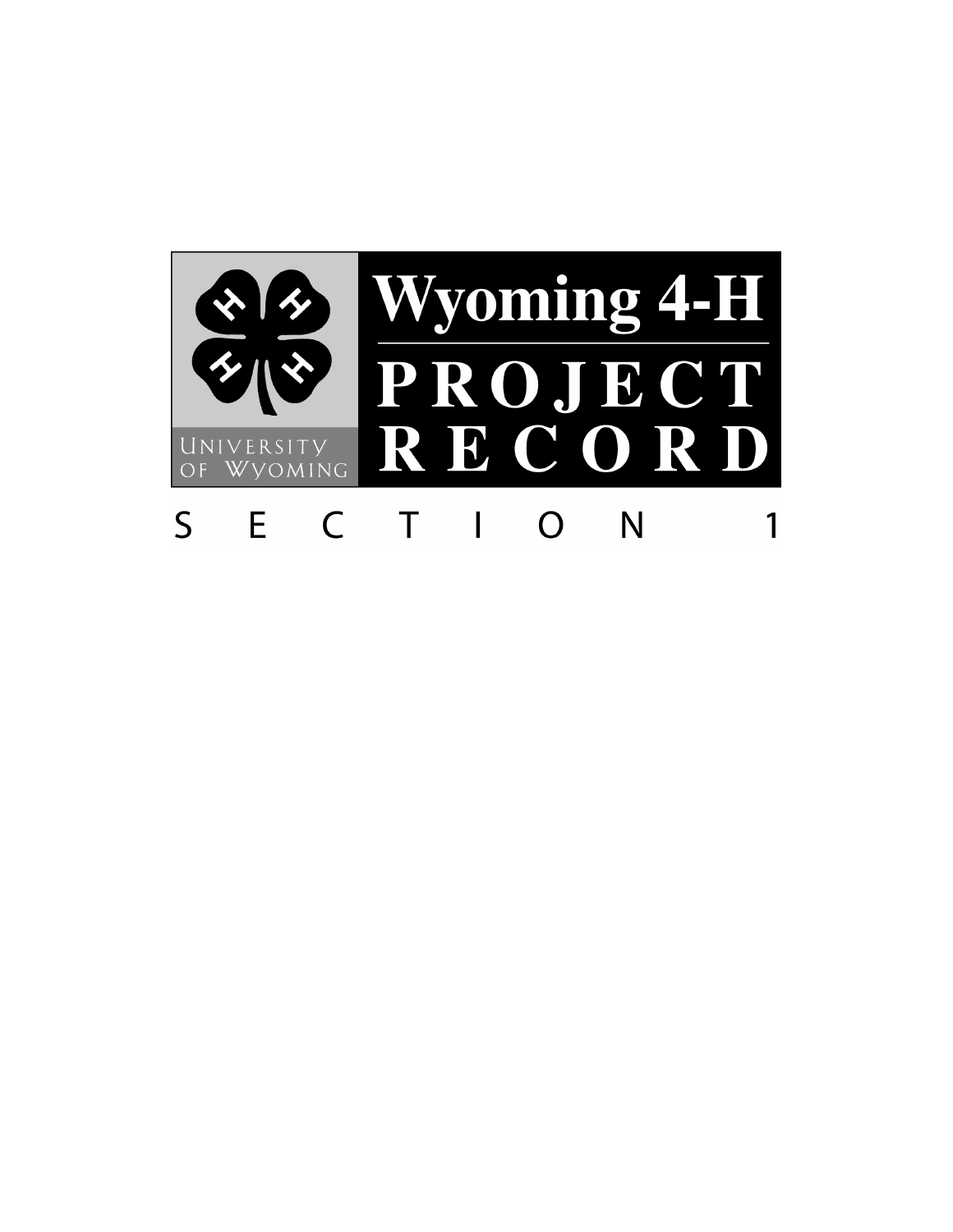

## **PROJECT RECORD**

A separate form is to be completed for each project each year in which the member has enrolled.

### **PART A -- GOALS**

Describe your goals in this project for this year. What new things do you want to learn this year? What things would you like to do with your project? What skills do you want to improve this year?

- -I want to learn how to make spindles using a lathe.
- -I want to improve my shotgun handicap to average 35 out of 50.
- -I want have corn that is table ready for my fair exhibit.
- -I want to train my market lamb for showmanship and improve my placing at County Fair.
- -I want to pass horsemanship level 2 and teach my horse to respond to lead changes more quickly.

#### **PART B -- PROJECT DESCRIPTION**

Use this section to briefly describe your project. Include information you think helps to explain what you did in your project this year. Information might include the time you spent on your project, people you spoke with, where you found information, tours/workshops/clinics you attended, how many practice attempts you made on your project, etc. This is the section where you have the opportunity to explain what you did for this specific project.

#### **PART C -- KNOWLEDGE AND SKILLS ACQUIRED**

Briefly describe your project and explain the actual skills you gained while completing it.

- -Learned how to bind using an iron-on binding. Learned how to use acrylic paints on ceramics.
	-
- 
- -Increased my speed in latching.  $\blacksquare$
- -Learned how to compare sugar levels in cereals.
- -Learned how to safely apply insecticides to plants.
- -Learned the genus and species of two new orders of insects.
- -Learned how to control my breathing to be obtain a tighter shot pattern.

#### **PART D -- RECOGNITION SUMMARY**

List the projects that you enrolled in and exhibited somewhere at the county, state, or national level. Indicate any awards received at the appropriate level.

| Purple $(P)$ | 1 St<br>(1st)        |      |
|--------------|----------------------|------|
| Blue<br>(B)  | 2nd<br>(2nd)         |      |
| Red<br>(R)   | $\gamma$ rd<br>(3rd) |      |
| White (W)    | 4th<br>(4th)         |      |
| Yellow(Y)    | Champion (CH)        |      |
| Brown (B)    | Reserve Champion     | (RC) |

| Project     | County            | <b>State</b> | <b>National</b> |
|-------------|-------------------|--------------|-----------------|
| Market Beef | 1st, $3rd$ , $RC$ | 6th          | 2nd, CH         |
|             |                   |              |                 |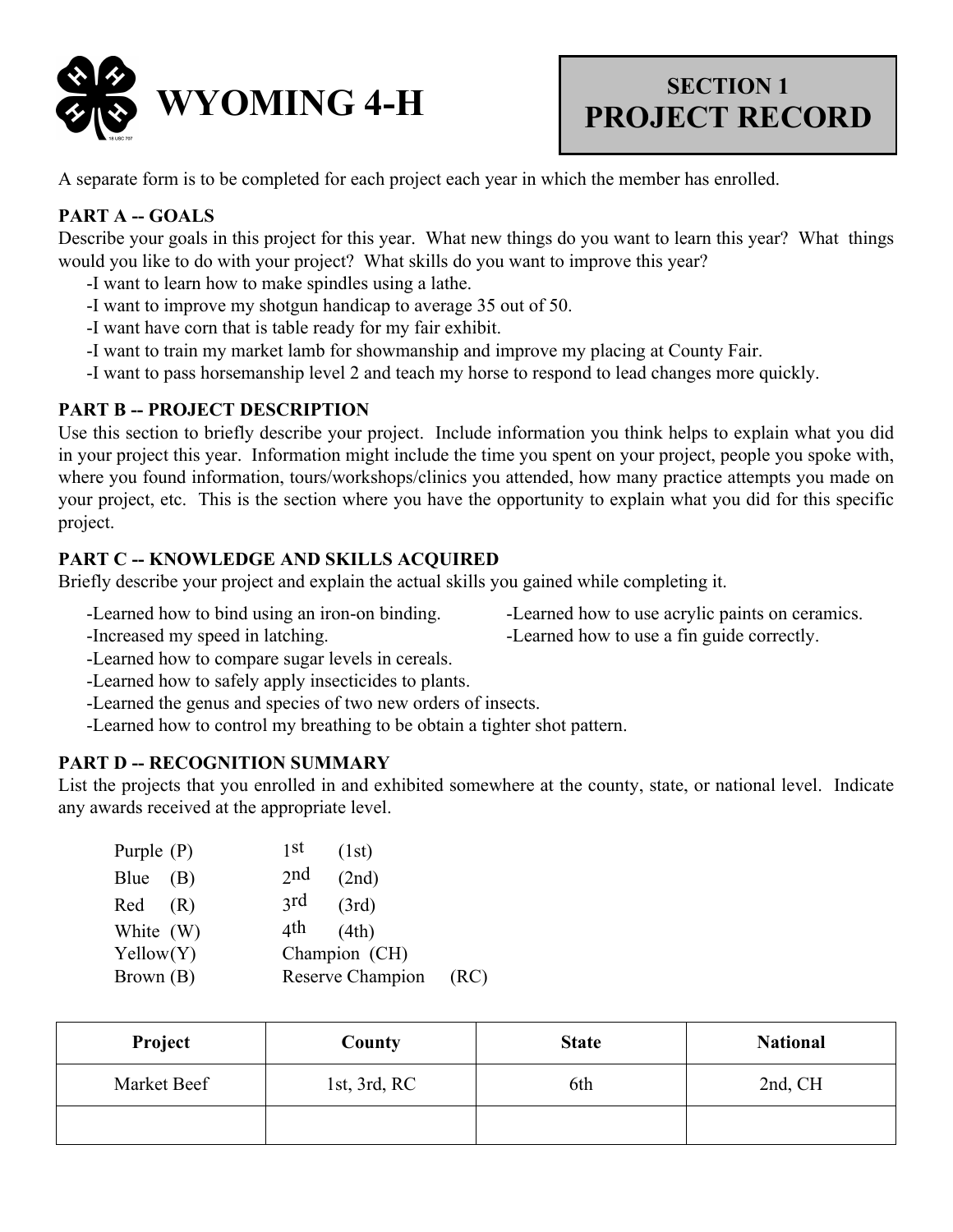

## **PROJECT RECORD**

| Report Year<br><u> 1980 - Jan Barbara</u><br><u> 1989 - Johann Stoff, deutscher Stoffen und der Stoffen und der Stoffen und der Stoffen und der Stoffen und der</u> |
|---------------------------------------------------------------------------------------------------------------------------------------------------------------------|
|                                                                                                                                                                     |
| <u> 1989 - Johann Stein, marwolaethau a bhann an chomhair an t-an chomhair an chomhair an chomhair an chomhair a</u>                                                |
| Years Enrolled in 4-H Team Means in this project area                                                                                                               |
|                                                                                                                                                                     |
|                                                                                                                                                                     |
|                                                                                                                                                                     |
|                                                                                                                                                                     |
|                                                                                                                                                                     |
|                                                                                                                                                                     |
|                                                                                                                                                                     |

## **PROJECT DESCRIPTION**

## **KNOWLEDGE & SKILLS ACQUIRED**